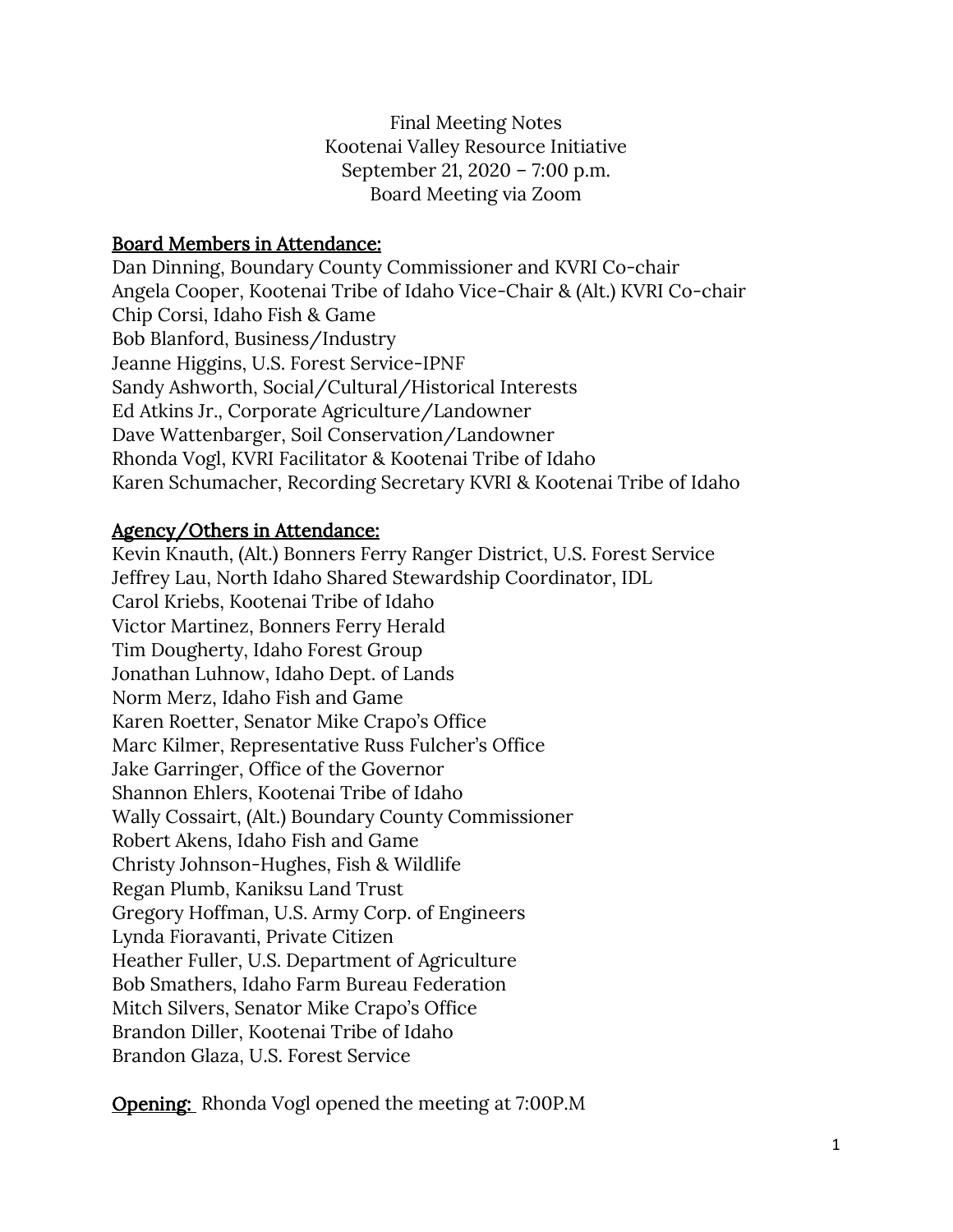Introduction of board members present was done.

July 20 KVRI minutes approved by consensus.

Jeff Lau, Coordinator for North Idaho Shared Stewardship was introduced as the presenter. Jeff explained that his was a new position designed to move shared stewardship along. His presentation can be found on the KVRI website at: [https://ce80e3bb-ef95-4104-a7b6](https://ce80e3bb-ef95-4104-a7b6-c14e4894f6aa.filesusr.com/ugd/f73fd8_a22452c97ba0442a8145824228fc3e8b.pdf) [c14e4894f6aa.filesusr.com/ugd/f73fd8\\_a22452c97ba0442a8145824228fc3e8b.pdf](https://ce80e3bb-ef95-4104-a7b6-c14e4894f6aa.filesusr.com/ugd/f73fd8_a22452c97ba0442a8145824228fc3e8b.pdf)

In December of 2018, Governor Little, USDA Under Secretary Hubbard, Regions One and Four Foresters and Idaho Department of Lands Director signed the US Shared Stewardship agreement intended to increase the work done together for forest health across the state. Additional information can be found at: <https://www.idl.idaho.gov/forestry/shared-stewardship/>

Jeff focused his presentation on the North Idaho landscape which is approximately two million acres in size. Approximately 51% is privately owned, 41% is publicly owned and 8% is combined Tribal and other. This highlights the need to coordinate with our cross-boundary partners for meaningful, measurable outcomes across the landscape.

Goals Reviewed:

- Jointly work with other Stakeholders…
- Collaborate on mutually agreed upon projects...
- Jointly identify 2 meaningful-landscape areas to focus efforts…
- By 2025, DOUBLE the annual acres treated on National Forests and PROMOTE cross- boundary work on other lands within the priority Landscapes

Jeff discussed the steps designed to help meet these goals:

- Communicate
	- o Developed stronger relationships and ways to best use each other's resources to maximize the collective good
- Collaborate
	- o Forest health needs identified
- Define/Identify Common Land Management Objective(s)
	- o We can't focus everywhere at once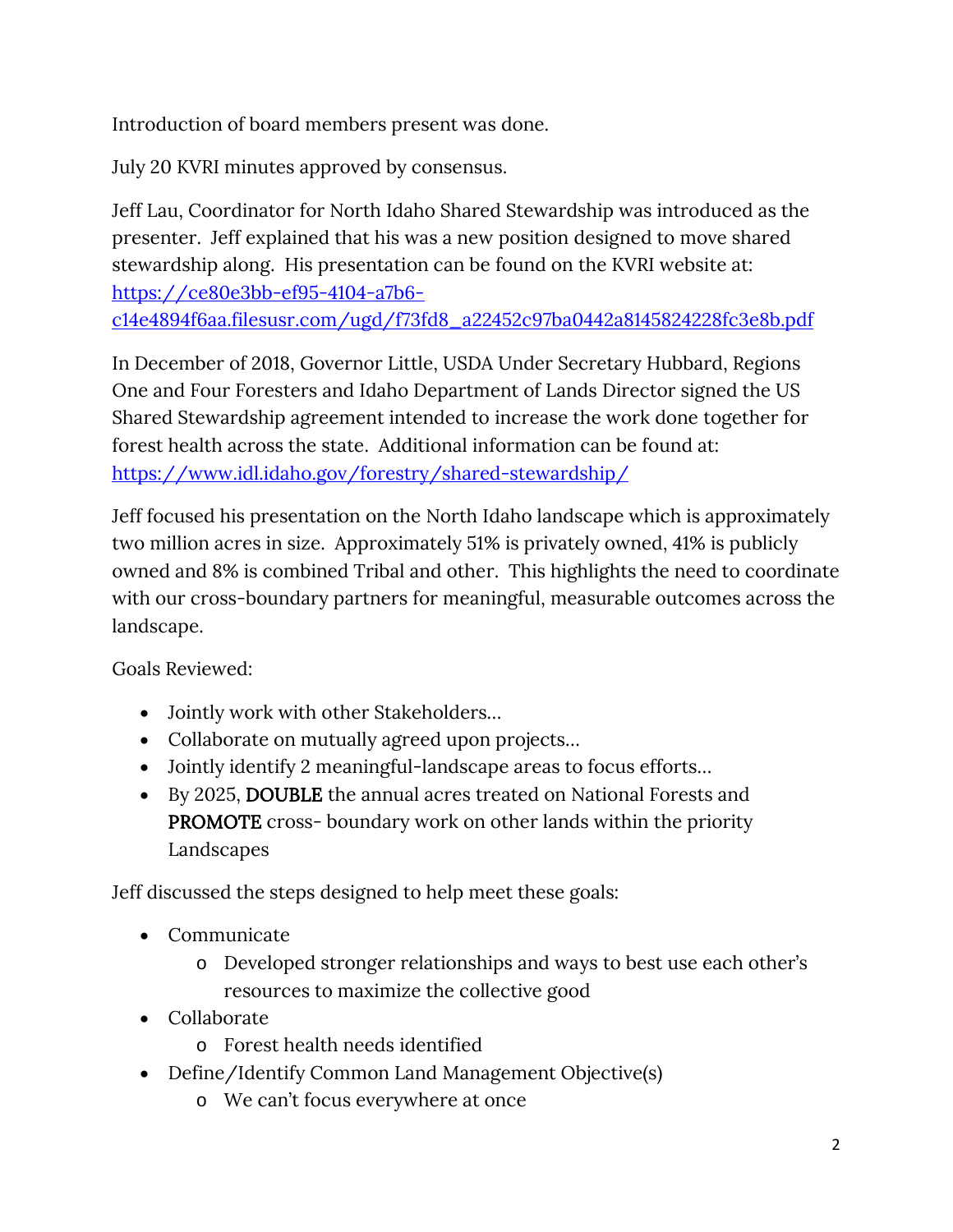- Anchor in to things already invested in
- Short, Mid and Long-term goals were needed
- Make use of 5-year action plans already developed/identified
- Share
	- o Each agency's 5-year plans were shared and reviewed
- Plan
	- o Focal Areas
		- **Project areas that all partners have agreed to focus on**

#### Southwest Bonner County Focal Area

- FS-Scattered Old House (NEPA-Cleared)
- FS-Backlogged PCT/Fuels (NEPA-Cleared)
- FS-Scattered Lands (Pending Decision FY21)
- IDL Timber Sales & Fuels
- Bonner County-Hoodoo Valley Project
- Stimpson LLC-Clagstone Meadows
- NRCS's EQUIP Projects

### Proposed Greater Honey Badger Focal Area

- FS-Kootenai Fuels (NEPA-Cleared)
- FS-Backlogged PCT/Fuels (NEPA-Cleared)
- FS-Honey Badger (Pending Decision FY21)
- IDL Timber Sales & Fuels
- Kootenai County
- NRCS's EQUIP Projects

It was noted that a focal area for Boundary County has not yet been identified and this is more due to timing then intent.

And the last step – Implement:

1. The effect of focusing on areas across multiple agencies in a collaborative manner is highly productive.

Examples that KVRI has set have helped them in their processes.

Cross boundary management is just good land management. This is an easy sell to folks that are investing collaboratively and want a larger scale impact.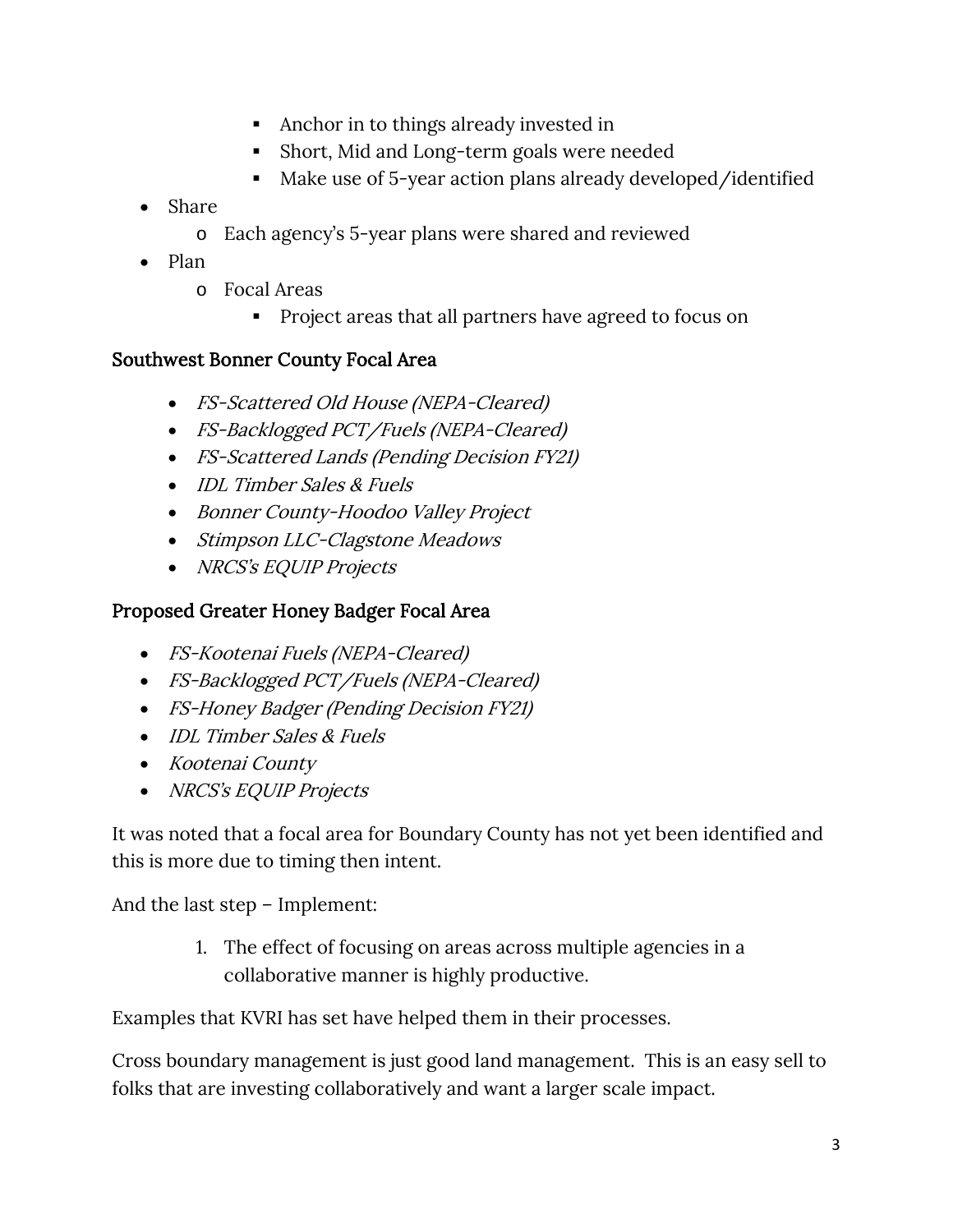Tim Dougherty supported the use of shared stewardship and gave the Westside Restoration Project that includes the Caribou and Snow Creek as a real good example for focus.

Jeanne Higgins commented and stated her appreciation to Tim for bringing up the Westside Project. Based on work going on and the various ownerships of land, Jeanne felt it would be really helpful if we could add that as a focal area and that it is time to get that put on the map. She mentioned that the possible grant opportunities would be especially helpful to private landowners wanting to treat their lands but perhaps not having the funds to do so.

It was agreed that Jeff would move forward with adding the Westside project as a focal point with the assistance of Dan Dinning in working with the newly appointed Emergency Management person.

Appreciation was voiced for Jeff's presentation and the topic on the KVRI agenda by Jeanne Higgins.

## Sub-committee Updates:

# Forestry Update – Kevin Knauth

Active Sites include:

- Camp Robin
	- o Active Timber sale
- Hellroaring
	- o Active Timber sale (until winter moves in on us)
- DeerStew
	- o Should be complete in a couple of weeks

Of note is the completion of the work done on 20-mile road up to Black Mountain and over to Boulder Meadows which is a vast improvement and all are encouraged to take a trip up to see.

It was mentioned that due to limited capacity it is difficult for them to be everywhere and get all things done. Idaho Department of Lands has been very helpful in this as well as with the Westside Restoration. They have helped to do layout and fine tuning of units as we move through NEPA.

• FY20 Timber Sales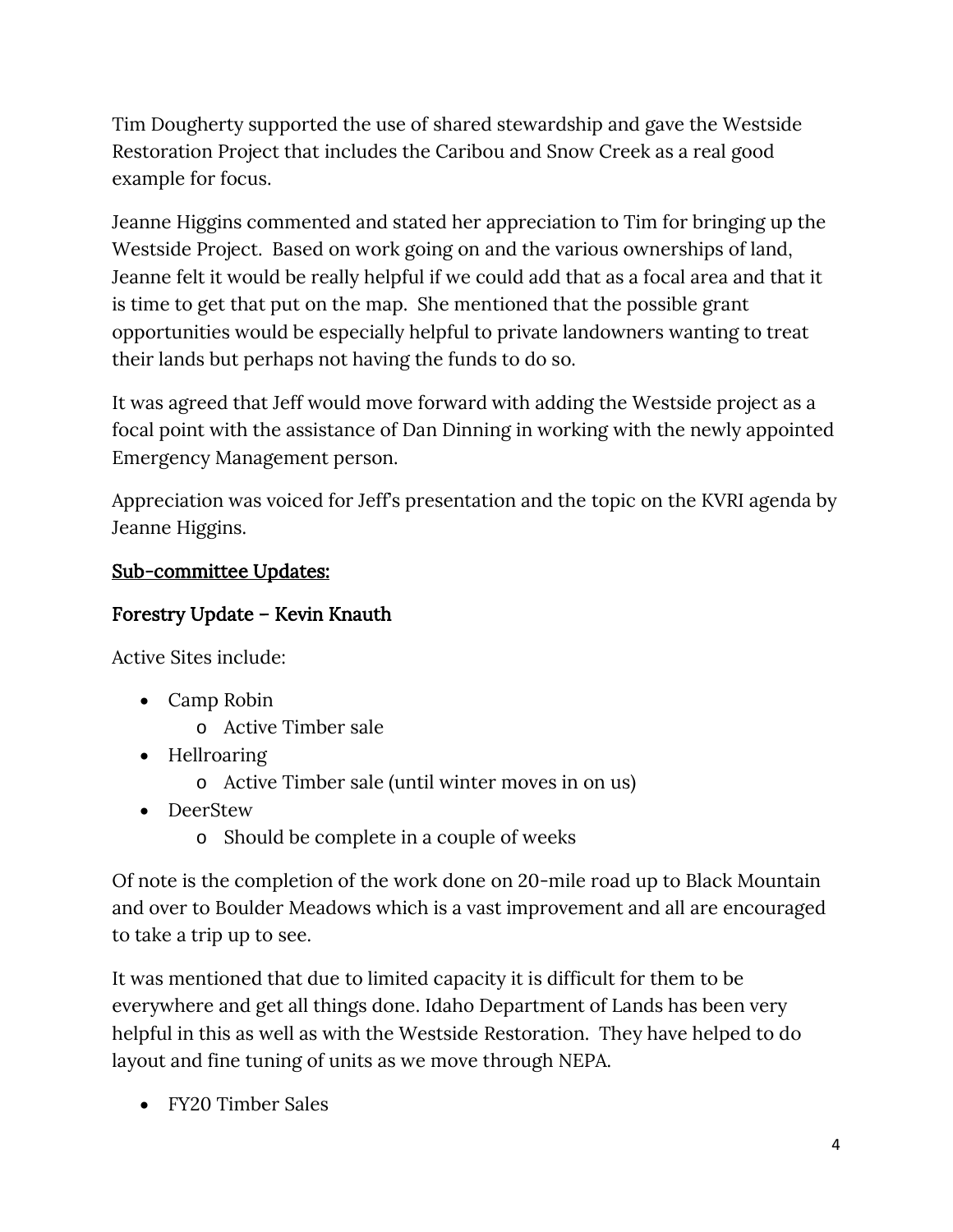- o Boulder Dash
- o Robin Hood
- FY21 Expected- Both out of the Boulder Creek Project
	- o Timbuck Stew
	- o Idamont

KVRI Forestry Sub-Committee meeting is planned for Thursday, 9/24/2020 at 1:15. The public will be able to ask questions on the Westside Restoration Project. A packet will be sent out via email by KVRI prior to the meeting.

- Bear Management Unit Updates
	- o Grouse Creek
		- This is a three-phase project starting this year
		- Idaho Department of Lands has been very helpful with contract packages
		- Phase One of the road restoration is being completed now
		- Phase Two will be awarded in FY21
		- Phase Three will be awarded in FY22
	- o Bluegrass tied to Bog Creek EIS
		- FY21 looking at awarding contract for road storage om the Priest Lake system of roads
		- FY22 looking at awarding contract for road storage in Bonners Ferry area

Rhonda Vogl thanked Kevin and asked if there were any questions. It was mentioned that Jonathan Luhnow of the Idaho Department of Lands (IDL) was with us in the meeting and that it was important to recognize the fact that there were several mentions of IDL during our meeting and noting that they are greatly appreciated.

Tim Dougherty voiced appreciation for the job done on the Black Mountain Roads.

Dan Dinning asked if the changes of acreage in and out for the Westside Restoration Project would be highlighted in the packet Keven was sending out. Kevin confirmed that they would.

Dan also asked for confirmation for the number of board feet sold.

• Two Sales in FY20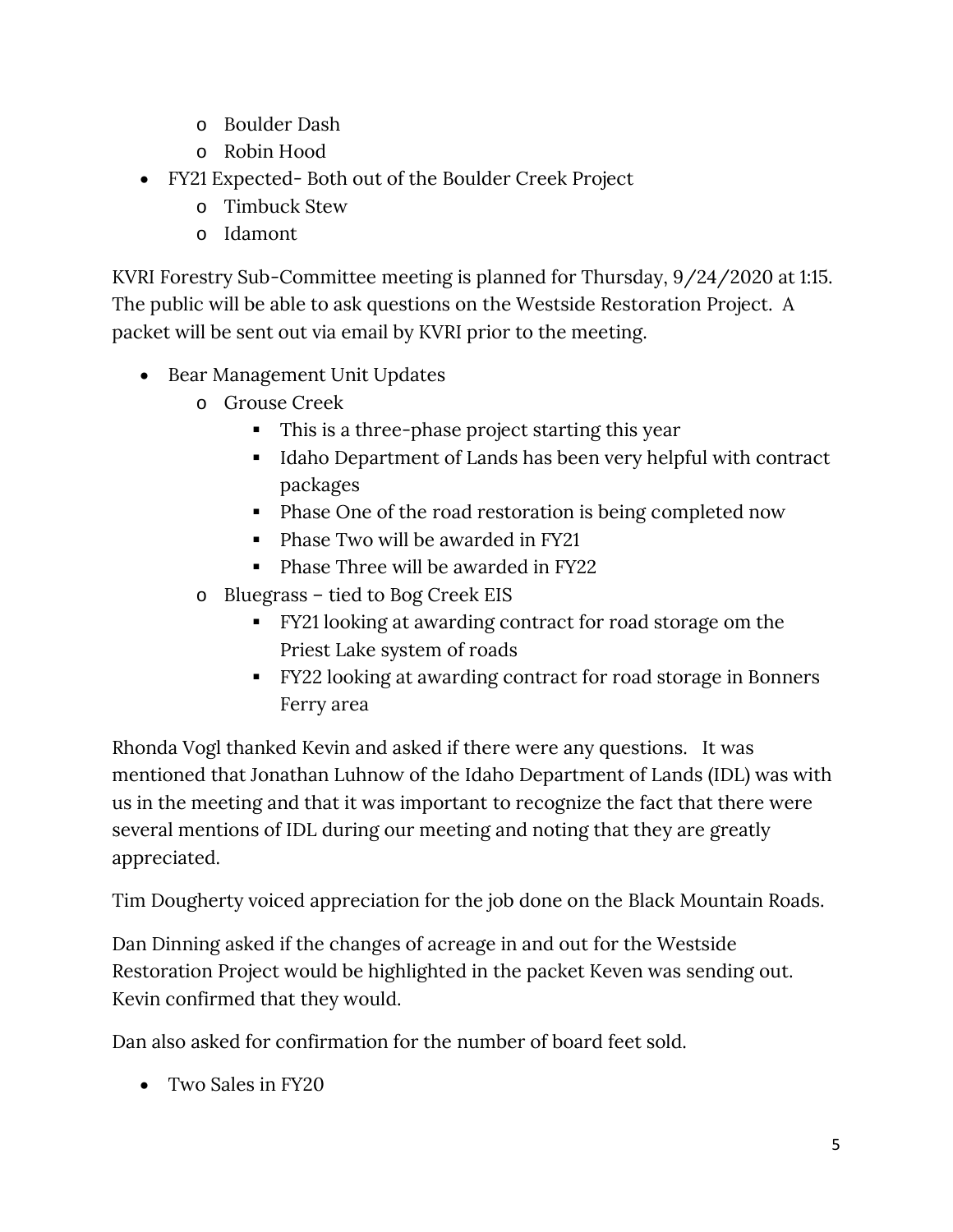- o Boulder Dash
- o Camp Robin
- Estimated volume
	- o FY20 9 million
	- o FY21 26 million

#### TMDL update – Rhonda Vogl

The TMDL meeting will be held tomorrow, September 22<sup>nd</sup> via zoom at 8:30a.m.

- There will be a graph showing the stream monitoring done.
- The need for new monitors will be discussed.
- It is vital that monitors be picked up and New Citizens Monitors receive training so this program can continue. Our current Monitors are ready to retire.

Dan Dinning shared that the WAC (Wildlife Auto Collision Committee) will meet on September 29<sup>th</sup> at 10a.m. via Zoom and that the McArthur Lake Project will be discussed.

It was clarified that the work and IDFG work there will not interfere with the road work scheduled to be done.

Chip Corsi of Fish and Game clarified that the new bridge will be high enough to serve as an underpass for game.

## CFLR Update – Jeanne Higgins

CFLR Update – Jeanne Higgins

Jeanne reviewed the letter from Karen Hardig giving KVRI information on the CFLR proposal submitted.

Committee noted several strengths about this proposal, including:

Strong interagency capacity to use prescribed fire and manage wildfire for resource benefit to reduce wildfire risk

- Strong forest products markets in the area provide social and economic benefits

Strong collaborative history and evidence of functioning collaboratives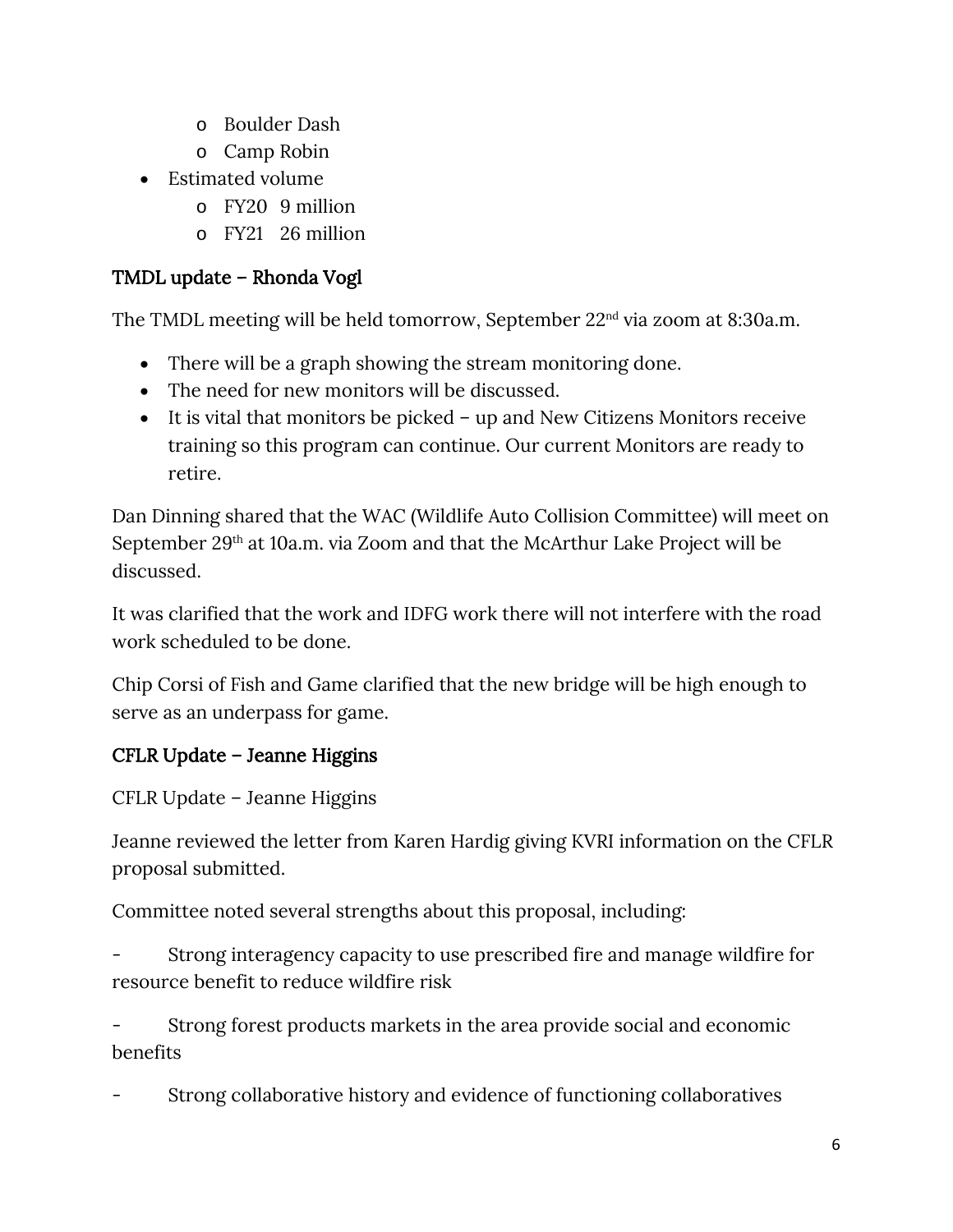Jeanne noted that there were also some areas of improvement suggested such as no clear governance of the three collaboratives, but this was deliberately not addressed until/if funded. The project was recommended for funding; however, project funding will be dependent on an appropriation from Congress. We may or may not be funded depending on the amount of appropriation (which could be between 40-80million dollars). If on the higher end, we could expect to be funded. If on the lower end then we would not likely see any funding in Fiscal year 21. Rhonda Vogl reminded the group that our proposal was ranked 10th in the nation.

Dan Dinning reminded the group the International Joint Committee Meeting via zoom regarding the regulation of Kootenai Lake would be held at 6p.m. Ed Atkins was asked to provide input.

Ed voiced concern for the farmers. Appreciation was given for several years of managing water levels, but that we should be aware it could change. Any raising of the water elevation impacts everyone. Stated the importance of maintaining current management status and encouraged all to be on the call.

# Idaho Fish and Game – Chip Corsi

- Grizzly Bear
	- o Brian Johnson has responded to multiple calls
		- Believes the calls are likely all the same bear
	- o A Grizzly sow with cubs attacked two Bow Hunters when surprised
		- Both were ok with the exception of 2 stitches required.
	- o Grizzly recovery zones under review
		- Idaho is pushing hard to rethink Recovery zones and recognize the Bear population here is, and historically has been, an extension of the Alaska and Canada populations
	- o A student at the University of Idaho College of Natural Resources studying the social aspects of Grizzly Bears may be interested in meeting with KVRI and accessing more information.
		- It was noted that IDFG contributes  $\frac{1}{2}$  the funding for a social sciences Professor at the College of Natural Resources
- Pheasants will be stocked in two areas of our region
	- o Boundary / Smith creek area
	- o Coeur D'Alene River area
	- o The cost of stocking the birds is expensive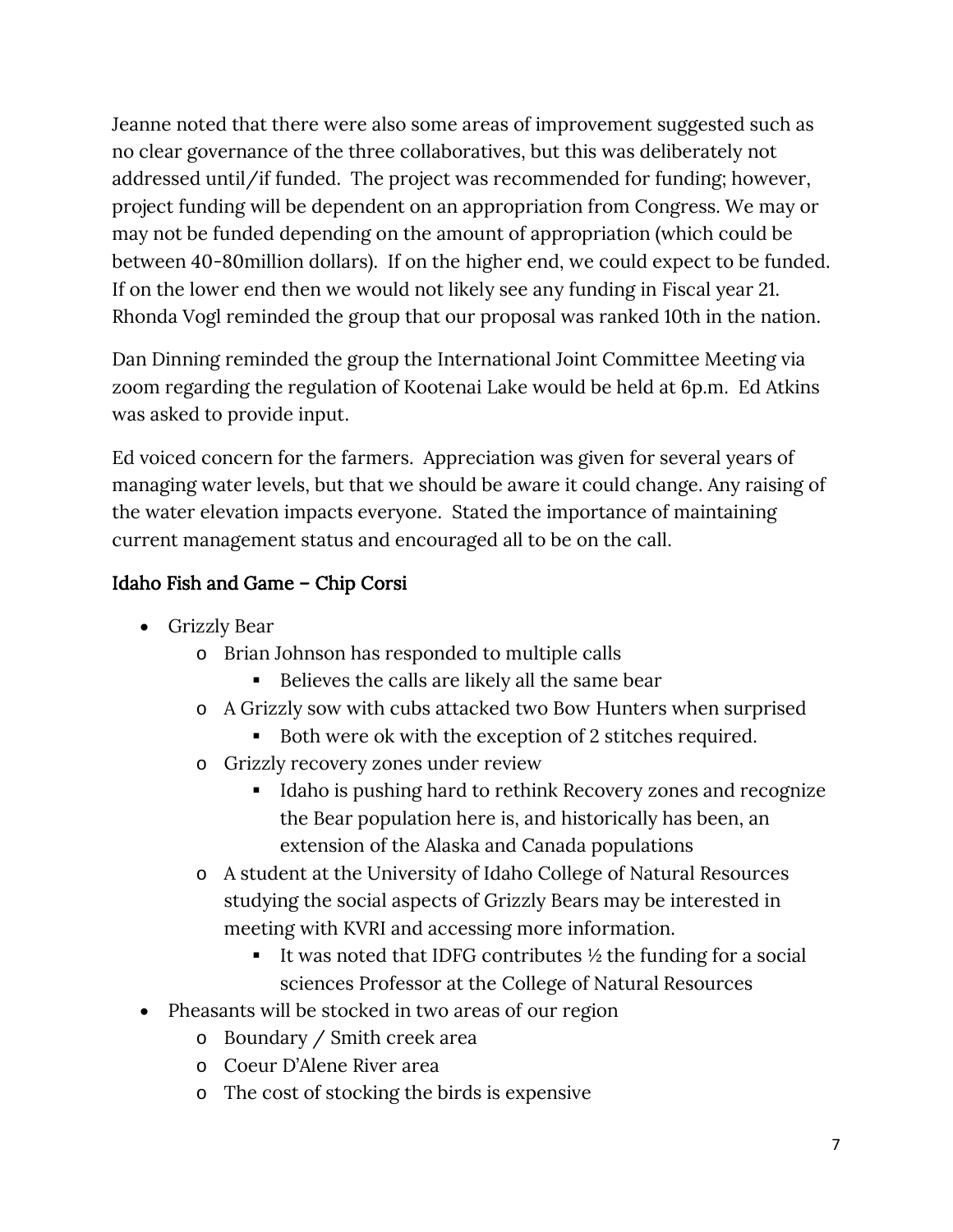- An additional fee will be required with the Upland Bird Card
- Restriction of two birds per day
- Hunting hours will be restricted beginning at 10a.m.
- Youth pheasant hunt begins Saturday October 3, general hunting begins October 10

Added to that from Norm Merz, IDFG:

IDFG is extending the pheasant stocking program to include Boundary Smith Creek WMA (and Coeur d'Alene River WMA.) 50 birds will be released before the youth hunt (Oct 3-9) and 100 birds every other week through the general season (Oct 10 - Dec 31) at each WMA. Any questions on the Boundary-Smith WMA, please call Robert Aikens.

## US Fish and Wildlife – Christy Johnson-Hughes

Caribou update sent out but there is limited information due to work on-going with Canada.

They are working with the Tribe to schedule the next Selkirk Caribou International Technical Working Group (SCITWG) meeting.

Several staff changes were noted:

- Kat Sarensen will be moving to the Eastern Washington Field Office.
- Megan Kosterman and Sean Sweeney will be moving to Minnesota to be in two different offices in FWS Legacy Region 3.
- Shannon Brinkman is replacing Kat as our grizzly bear lead.
- Ken King will be starting with our office on Oct. 11.
- We plan on hiring a fisheries biologist to work on sturgeon issues sometime this calendar year.

#### IDL – Jonathan Luhnow

Jonathan voiced thanks for the mentions made of and for the appreciation for Idaho Department of Lands and he will pass this along to GNA staff. He also reiterated the new focus on the Westside Restoration Project and that follow up on this would be provided in the November/December timeframe.

Dan complimented Idaho Department of Lands on the work done on Peterson Hill.

## Senator Crapo's Office – Karen Roetter